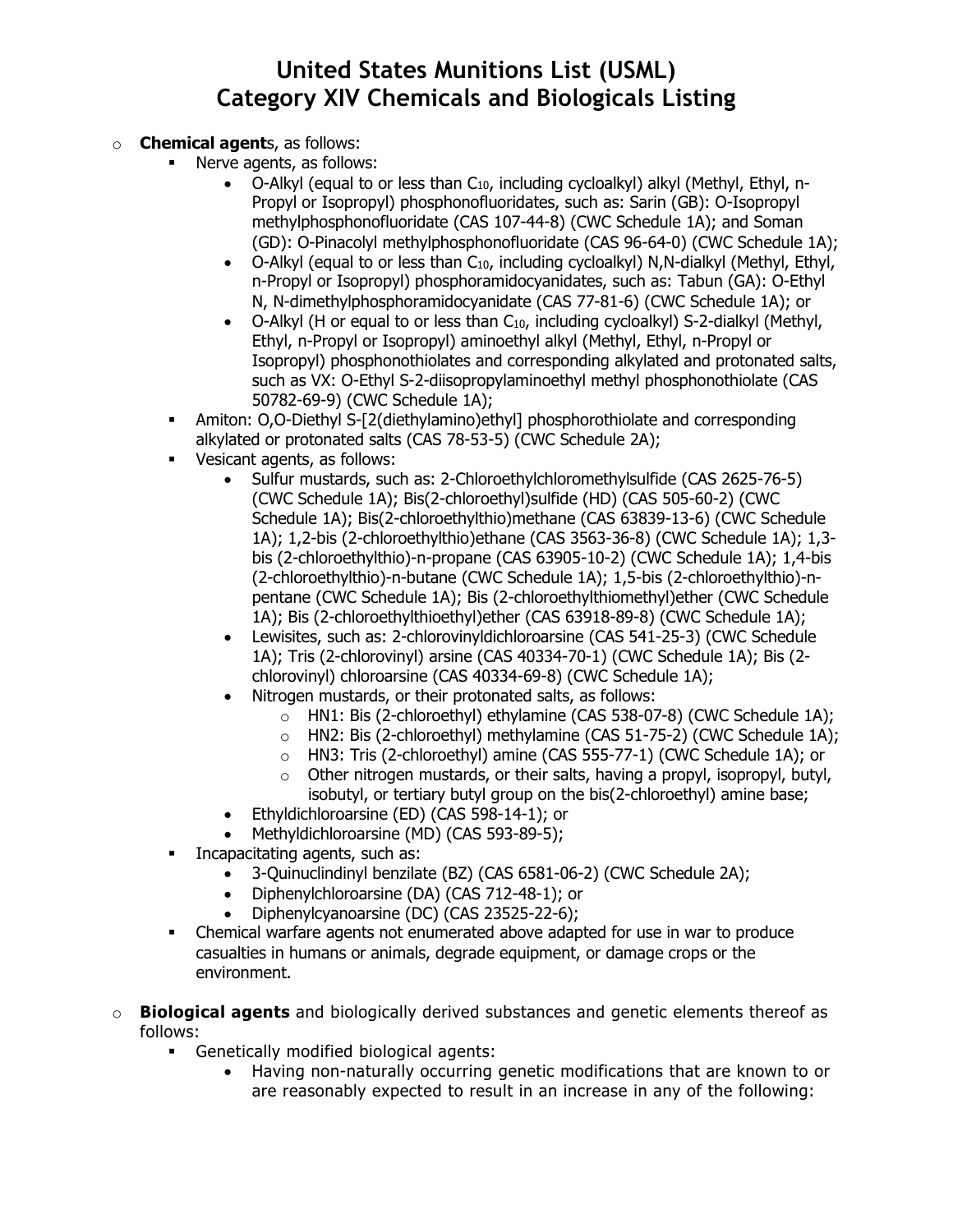- $\circ$  Persistence in a field environment (i.e., resistance to oxygen, UV damage, temperature extremes, arid conditions, or decontamination processes); or
- $\circ$  The ability to defeat or overcome standard detection methods, personnel protection, natural or acquired host immunity, host immune response, or response to standard medical countermeasures; and
- Being any micro-organisms/toxins or their non-naturally occurring genetic elements as listed below:
	- o Bacillus anthracis;
	- o Botulinum neurotoxin producing species of Clostridium;
	- o Burkholderia mallei;
	- o Burkholderia pseudomallei;
	- o Ebola virus;
	- o Foot-and-mouth disease virus;
	- o Francisella tularensis;
	- o Marburg virus;
	- o Variola major virus (Smallpox virus);
	- o Variola minor virus (Alastrim);
	- o Yersinia pestis; or
	- o Rinderpest virus.
- Biological agent or biologically derived substances controlled in ECCNs 1C351, 1C353, or 1C354:
	- Physically modified, formulated, or produced as any of the following:
		- o 1-10 micron particle size;
		- o Particle-absorbed or combined with nano-particles;
		- o Having coatings/surfactants, or
		- o By microencapsulation; and
	- Meeting the criteria of paragraph  $(b)(2)(i)$  of this category in a manner that is known to or is reasonably expected to result in an increase in any of the following:
		- o Persistence in a field environment (i.e., resistant to oxygen, UV damage, temperature extremes, arid conditions, or decontamination processes);
		- o Dispersal characteristics (e.g., reduced susceptibility to shear forces, optimized electrostatic charges); or
		- o The ability to defeat or overcome: standard detection methods, personnel protection, natural or acquired host immunity, or response to standard medical countermeasures.

#### o **Chemical agent binary precursors and key precursors**, as follows:

- Alkyl (Methyl, Ethyl, n-Propyl or Isopropyl) phosphonyl difluorides, such as: DF: Methyl Phosphonyldifluoride (CAS 676-99-3) (CWC Schedule 1B); Methylphosphinyldifluoride (CAS 753-59-3) (CWC Schedule 2B);
- O-Alkyl (H or equal to or less than C10, including cycloalkyl) O-2-dialkyl (methyl, ethyl, n-Propyl or isopropyl) aminoethyl alkyl (methyl, ethyl, N-propyl or isopropyl) phosphonite and corresponding alkylated and protonated salts, such as
- QL: O-Ethyl-2-di-isopropylaminoethyl methylphosphonite (CAS 57856-11-8) (CWC Schedule 1B);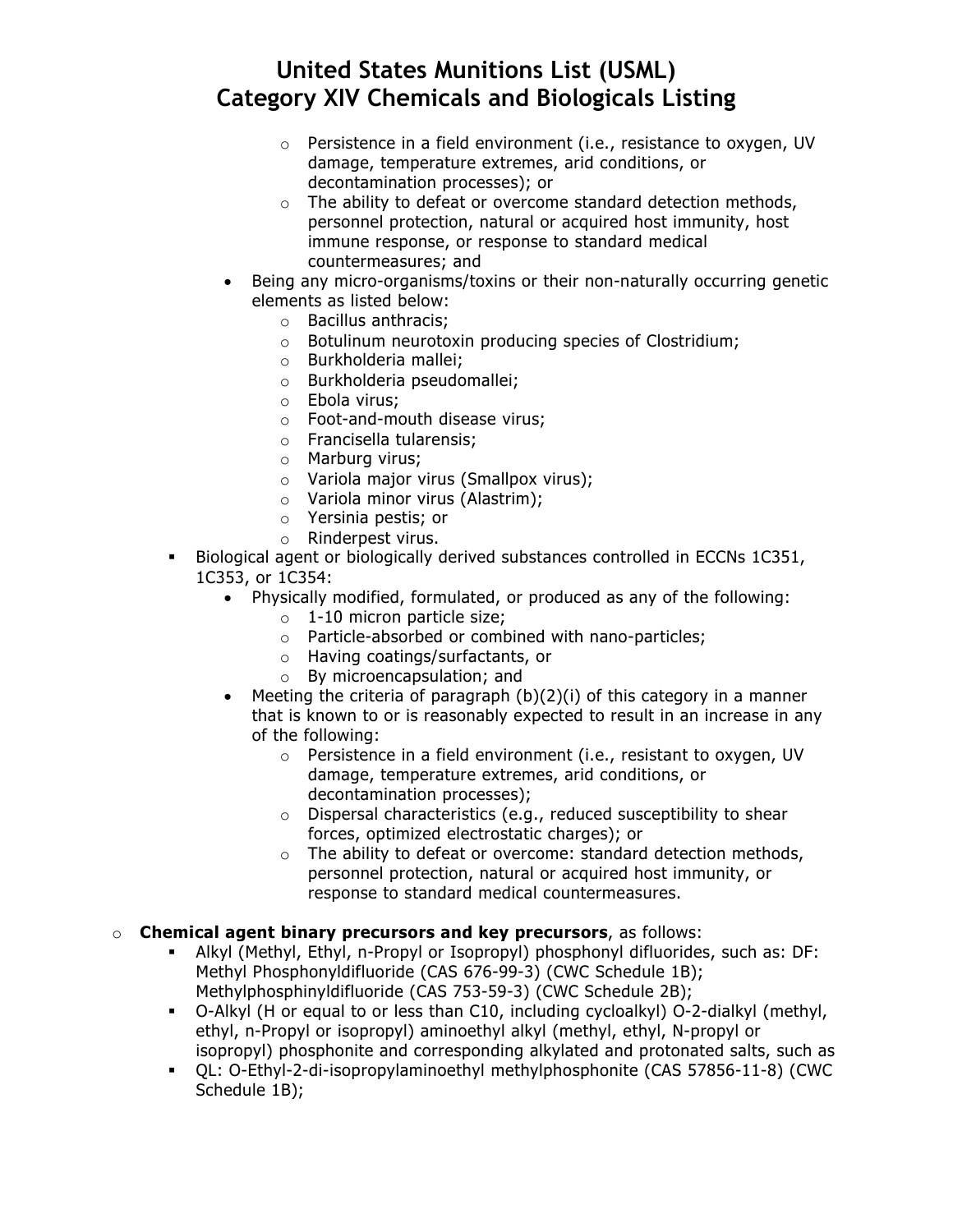- Chlorosoman: O-Pinacolyl methylphosphonochloridate (CAS 7040-57-5) (CWC Schedule 1B); or
- Methylphosphonyl dichloride (CAS 676-97-1) (CWC Schedule 2B); Methylphosphinyldichloride (CAS 676-83-5) (CWC Schedule 2B).
- **Defoliants**, as follows:
	- 2,4,5-trichlorophenoxyacetic acid (CAS 93-76-5) mixed with 2,4 dichlorophenoxyacetic acid (CAS 94-75-7) (Agent Orange (CAS 39277-47-9)); or
	- Butyl 2-chloro-4-fluorophenoxyacetate (LNF).
- o **Parts, components, accessories, attachments, associated equipment, materials, and systems**, as follows:
	- Antibodies, recombinant protective antigens, polynucleotides, biopolymers, or biocatalysts (including their expression vectors, viruses, plasmids, or cultures of specific cells modified to produce them) as follows:
		- When exclusively funded by a Department of Defense contract for detection of the biological agents at paragraph (b)(1)(ii) of this category even if naturally occurring;
		- Joint Biological Agent Identification and Diagnostic System (JBAIDS) Freeze Dried reagents listed by JRPD-ASY-No and Description respectively as follows:
			- o JRPD-ASY-0016 Q-Fever IVD Kit;
			- o JRPD-ASY-0100 Vaccinia (Orthopox);
			- o JRPD-ASY-0106 Brucella melitensis (Brucellosis);
			- o JRPD-ASY-0108 Rickettsia prowazekii (Rickettsia);
			- o JRPD-ASY-0109 Burkholderia ssp. (Burkholderia);
			- o JRPD-ASY-0112 Eastern equine encephalitis (EEE);
			- o JRPD-ASY-0113 Western equine encephalitis (WEE);
			- o JRPD-ASY-0114 Venezuelan equine encephalitis (VEE);
			- o JRPD-ASY-0122 Coxiella burnetii (Coxiella);
			- o JRPD-ASY-0136 Influenza A/H5 IVD Detection Kit;
			- o JRPD-ASY-0137 Influenza A/B IVD Detection Kit; or
			- o JRPD-ASY-0138 Influenza A Subtype IVD Detection Kit;
		- Critical Reagent Polymerase (CRP) Chain Reactions (PCR) assay kits with Catalog-ID and Catalog-ID Product respectively as follows:
			- o PCR-BRU-1FB-B-K Brucella Target 1 FastBlock Master Mix Biotinylated;
			- o PCR-BRU-1FB-K Brucella Target 1 FastBlock Master Mix;
			- o PCR-BRU-1R-K Brucella Target 1 LightCycler/RAPID Master Mix;
			- o PCR-BURK-2FB-B-K Burkholderia Target 2 FastBlock Master Mix Biotinylated;
			- o PCR-BURK-2FB-K Burkholderia Target 2 FastBlock Master Mix;
			- o PCR-BURK-2R-K Burkholderia Target 2 LightCycler/RAPID Master Mix;
			- o PCR-BURK-3FB-B-K Burkholderia Target 3 FastBlock Master Mix Biotinylated;
			- o PCR-BURK-3FB-K Burkholderia Target 3 FastBlock Master Mix;
			- o PCR-BURK-3R-K Burkholderia Target 3 LightCycler/RAPID Master Mix;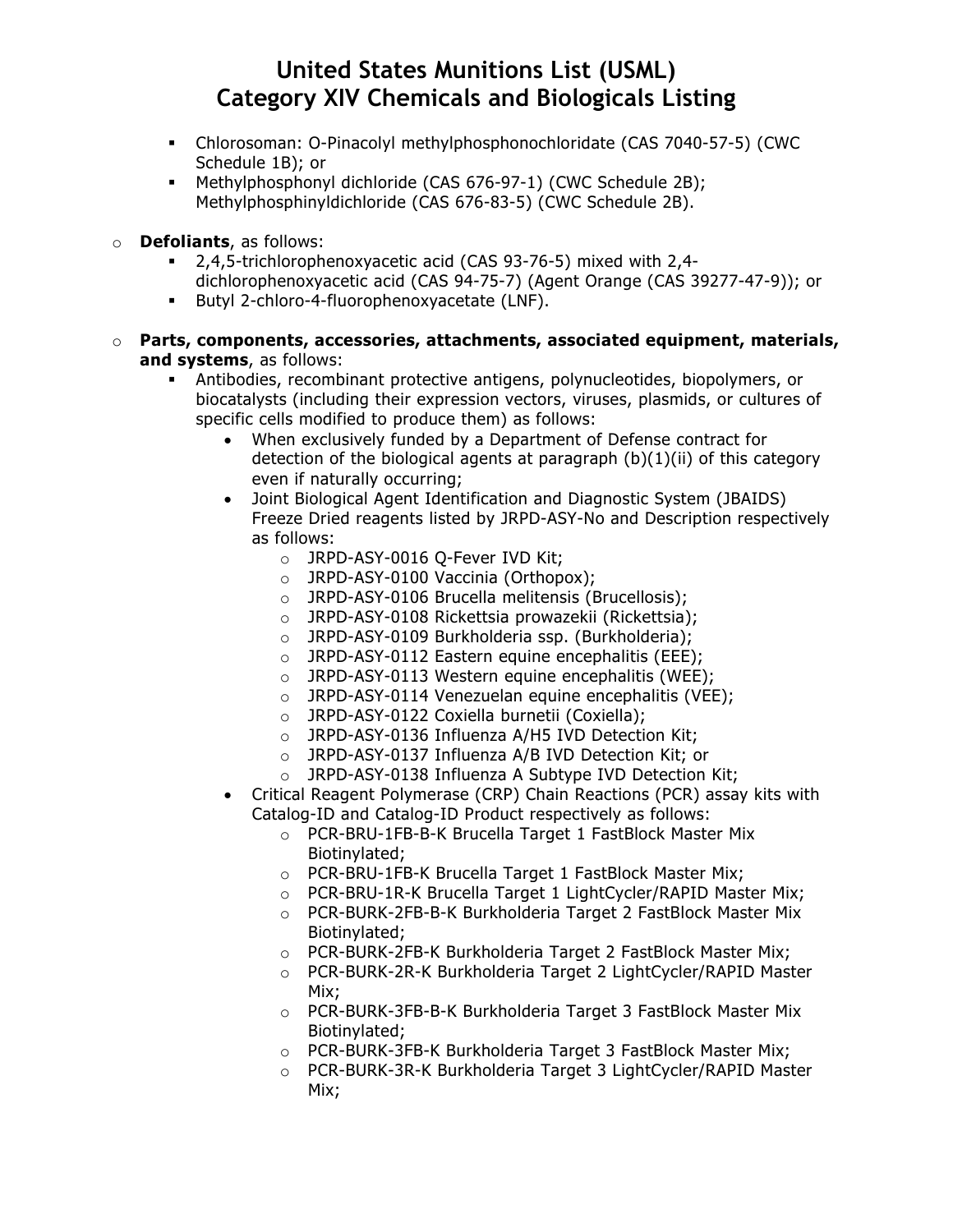- o PCR-COX-1FB-B-K Coxiella burnetii Target 1 FastBlock Master Mix Biotinylated;
- o PCR-COX-1R-K Coxiella burnetii Target 1 LightCycler/RAPID Master Mix;
- o PCR-COX-2R-K Coxiella burnetii Target 2 LightCycler/RAPID Master Mix;
- o PCR-OP-1FB-B-K Orthopox Target 1 FastBlock Master Mix Biotinylated;
- o PCR-OP-1FB-K Orthopox Target 1 FastBlock Master Mix;
- o PCR-OP-1R-K Orthopox Target 1 LightCycler/RAPID Master Mix;
- o PCR-OP-2FB-B-K Orthopox Target 2 FastBlock Master Mix Biotinylated;
- o PCR-OP-3R-K Orthopox Target 3 LightCycler/RAPID Master Mix;
- o PCR-RAZOR-BT-X PCR-RAZOR-BT-X RAZOR CRP BioThreat-X Screening Pouch;
- o PCR-RIC-1FB-K Ricin Target 1 FastBlock Master Mix;
- o PCR-RIC-1R-K Ricin Target 1 LightCycler/RAPID Master Mix;
- o PCR-RIC-2R-K Ricin Target 2 LightCycler/RAPID Master Mix; or
- o PCR-VEE-1R-K Venezuelan equine encephalitis Target 1 LightCycler/RAPID Master Mix; or
- Critical Reagent Program Antibodies with Catalog ID and Product respectively as follows:
	- o AB-AG-RIC Aff. Goat anti-Ricin;
	- o AB-ALVG-MAB Anti-Alphavirus Generic Mab;
	- o AB-AR-SEB Aff. Rabbit anti-SEB;
	- o AB-BRU-M-MAB1 Anti-Brucella melitensis Mab 1;
	- o AB-BRU-M-MAB2 Anti-Brucella melitensis Mab 2;
	- o AB-BRU-M-MAB3 Anti-Brucella melitensis Mab 3;
	- o AB-BRU-M-MAB4 Anti-Brucella melitensis Mab 4;
	- o AB-CHOL-0139-MAB Anti-V.cholerae 0139 Mab;
	- o AB-CHOL-01-MAB Anti-V. cholerae 01 Mab;
	- o AB-COX-MAB Anti-Coxiella Mab;
	- o AB-EEE-MAB Anti-EEE Mab;
	- o AB-G-BRU-A Goat anti-Brucella abortus;
	- o AB-G-BRU-M Goat anti-Brucella melitensis;
	- o AB-G-BRU-S Goat anti-Brucella suis;
	- o AB-G-CHOL-01 Goat anti-V.cholerae 0:1;
	- o AB-G-COL-139 Goat anti-V.cholerae 0:139;
	- o AB-G-DENG Goat anti-Dengue;
	- o AB-G-RIC Goat anti-Ricin;
	- o AB-G-SAL-T Goat anti-S. typhi;
	- o AB-G-SEA Goat anti-SEA;
	- o AB-G-SEB Goat anti-SEB;
	- o AB-G-SEC Goat anti-SEC;
	- o AB-G-SED Goat anti-SED;
	- o AB-G-SEE Goat anti-SEE;
	- o AB-G-SHIG-D Goat anti-Shigella dysenteriae;
	- o AB-R-BA-PA Rabbit anti-Protective Antigen;
	- o AB-R-COX Rabbit anti-C. burnetii;
	- o AB-RIC-MAB1 Anti-Ricin Mab 1;